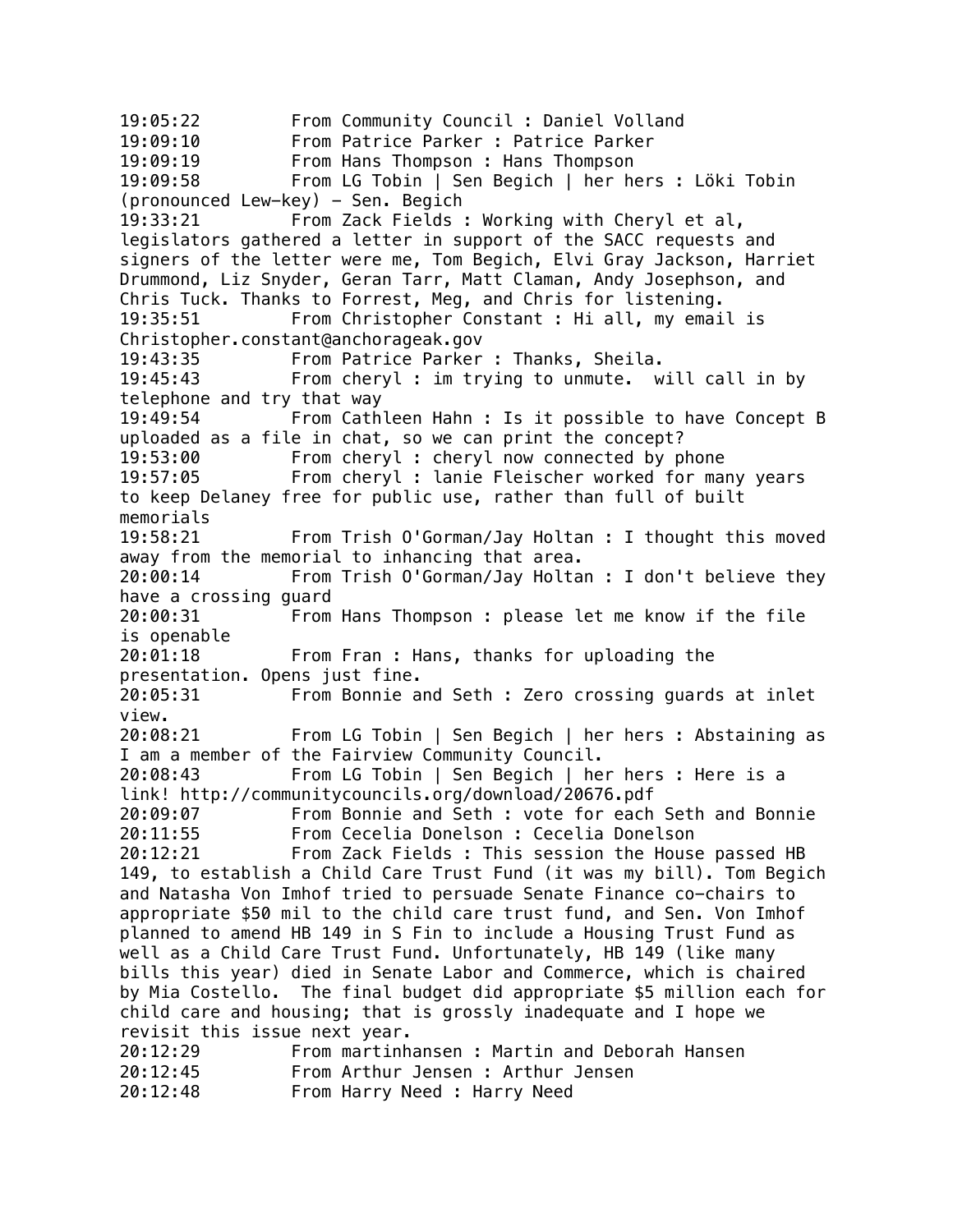20:12:52 From Rachel Barinbaum : Rachel Barinbaum 20:12:59 From suzi pearson : Suzi Pearson 20:13:01 From Tamas Deak: Signing in: Tamas Deak 20:13:06 From Maggie's iPad : Is there information about how the trust would be administered somewhere? 20:13:10 From Myer : Myer Hutchinson 20:13:19 From Cammy Taylor : Cammy Taylor 20:13:27 From Mary Geddes : Mary Geddes, homeowner, present. 20:16:43 From Linda Swarner : Linda Swarner, 1200 I St, homeowner 20:16:59 From Petra Wilm : Petra Wilm & Grant Crosby 20:24:13 From Ruth Ann Jennings SACC : Boston has the most famous cut and cover 20:25:19 From Fran : Cambridge, MA and Seattle…, 20:25:30 From cheryl : it's obligating to engage in dialog 20:26:10 From cheryl : at this point, adot does not 'engage' in discussion or negotiation. 20:27:44 From Zack Fields : It is positive to have neighborhood unanimity on this with SACC/Fairview/Airport Heights. Makes it easier for our Assembly members/Mayor on AMATS to advocate for us. 20:29:24 From Arthur Jensen : I think the cut and cover is a fresh new approach to the problem. I like the solution 20:32:49 From cheryl : I agree with tamas statements 20:34:30 From Fran : A light rail is an interesting thought… 20:34:50 From cheryl : the last time I saw the numbers, only 10 percent of vehicles travelled through the city, 90 percent stopped here for one reason or another. 20:35:34 From Sami Graham (sandra) : I second 20:41:16 From Zack Fields : If this resolution ends up being revised I'd suggest advocating either for cut and cover or conversion to a complete streets urban boulevard. I share Sheila's concern that if cut and cover is only solution on the table we could wait forever for funding, given the expense, and the share that project would consume relative to the rest of the state expenses. 20:42:02 From cheryl : Daniel please clarify what comment deadline. 20:42:43 From cheryl : please unmute me 20:43:48 From Fran : Cheryl, you are not on mute. 20:44:25 From cheryl : there is a larger public involvement process to be managed by neighborworks that has not even begun yet. 20:46:28 From Trish O'Gorman/Jay Holtan : I agree with Daniel request to have some from FCC comc 20:47:58 From Sami Graham (sandra) : I share the concern about limiting ourselves to a cut and cover 20:48:43 From Arthur Jensen : I oppose the motion 20:49:15 From Harry Need : Hear hear 20:52:43 From Harry Need : The PEL is the plan 20:53:34 From Trish O'Gorman/Jay Holtan : I am not sure I signed in:( Trish O'Gorman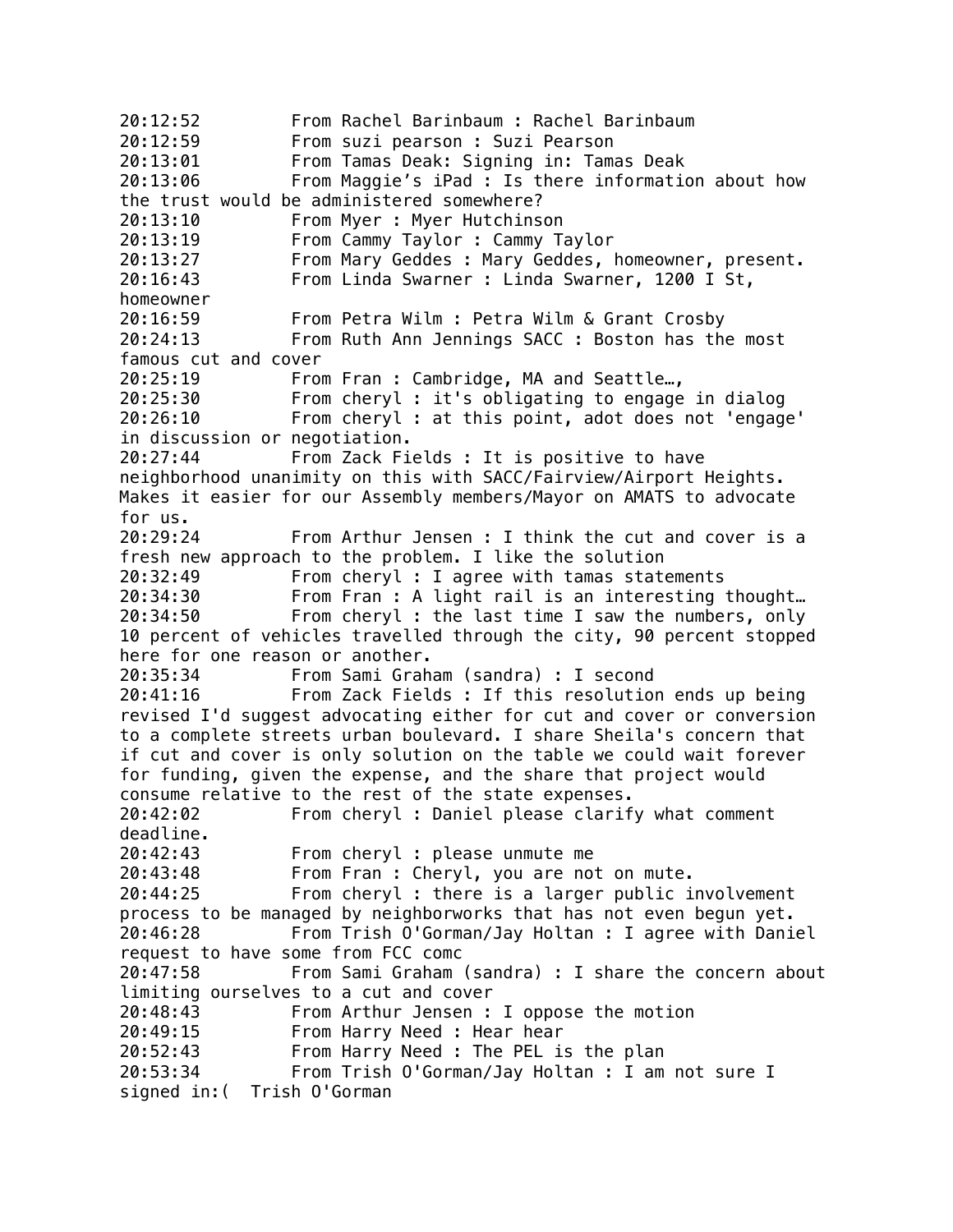20:53:42 From cheryl : thank you tamas 20:55:11 From cheryl : this also affects rogers park. adot wants the whole banana 20:58:57 From Lynn Hallquist : Lynn Hallquist signing in. 21:00:29 From Cecelia Donelson : What article is being referenced? Not everyone gets ADN 21:06:34 From Myer : I agree with this speaker 21:07:13 From Moira Smith : I could not agree more, Bonnie. 21:07:21 From James 's iPhone : Thank you Bob and Bonnie 21:07:36 From Petra Wilm : yes, thank you 21:07:53 From Trish O'Gorman/Jay Holtan : We know that this was directed at Zach Fields and it is not the role of SACC 21:08:01 From Cecelia Donelson : Agree with Bonnie 21:09:32 From Petra Wilm : yes. thank you Moira also 21:11:51 From Patrice Parker : I think it's all about the school. The people pushing this resolution are all from the FIVES group. They've signed the letter opposing the IVES. The person introducing this resolution wrote a letter to ADN asking voters to vote down the entire school bond. Because he didn't want the school on his side of the lot. 21:12:21 From Myer : thank you patrice for informing our neighborhood on the intentions<br>21:12:37 From Myer : I From Myer : I move to table this permanently 21:13:23 From James 's iPhone : I second the motion 21:14:01 From Myer : do not wish to speak to my motion to table, I call the question 21:14:35 From Moira Smith : There is a difference between division and disagreement. 21:16:53 From Mary Geddes/Kevin McCoy : There are two votes here for calling the question. 21:28:39 From Zack Fields : have to help put kids to bed, thanks Sue for bringing this forward 21:29:45 From Cecelia Donelson : Our trails aren't just for bike's…the roller skiers are very fast and dangerous 21:29:47 From Moira Smith : So a resolution to support safer trails? Ordinance to regulate e bikes? Good topic. 21:31:01 From Fran : Patrice et al, I believe the point of the resolution was to acknowledge the hurt that has occurred to the community in the past but to try and rise above it and move forward together towards a solution. I'm deeply disappointed in the vote and think it shows how great and deep the hurt is, and the reluctance to work together in the future. The continuous slinging of recriminations does no good to move us all forward. 21:31:04 From Cecelia Donelson : Roller blades are also out there too 21:33:15 From Tasha Hotch | Jáx Kóoste : www.tashaforanchorage.com 21:36:45 From Robin Phillips : Www.robinphillipsassembly.com. I would appreciate you vote and support. Robinphillipsak@gmail.com. 907-830-9313